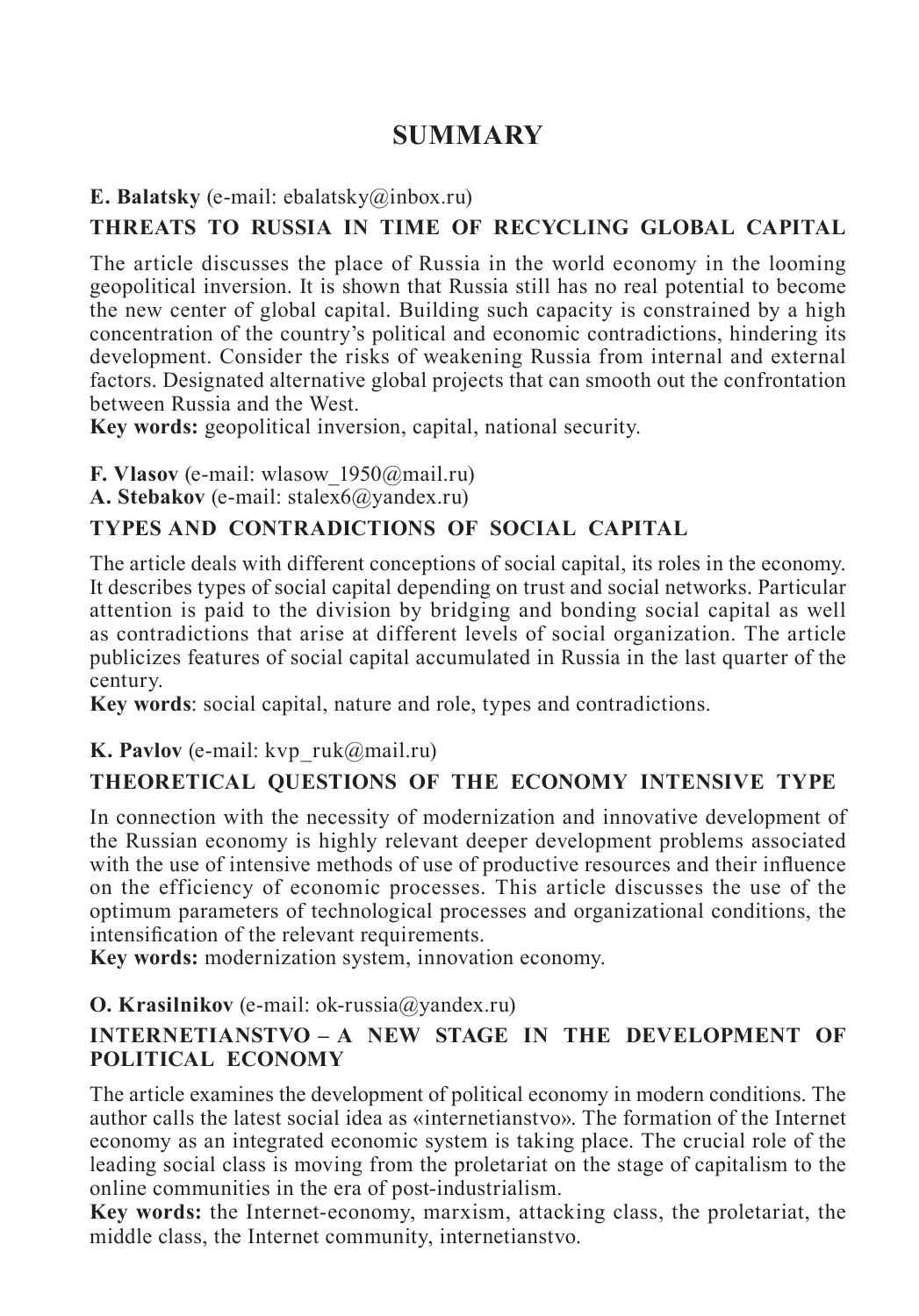## **D. Kondratov** (e-mail: dmikondratov@yandex.ru)

## **SETTING A NEW FINANCIAL REGULATION SYSTEM IN EUROPEAN UNION**

The debt crisis in the euro area, since 2010 in Greece and quickly took a regional scale, have exposed the serious flaws of the European system of financial regulation and supervision and put on the agenda the need to reform it. In the past decade in the EU public policy is dominated by the deregulation of the financial system, however, since the beginning of the debt crisis the region has entered an era of "reregulation". At the same time in the management strategy have been significant changes of emphasis.

The article discusses the lessons and implications of the debt crisis in the euro area and those proposed by the European Commission and the European Central Bank reforms of economic governance in the currency bloc.

**Key word:** euro area, debt crisis, government net lending/net borrowing, central government debt, macroprudential approach.

**Yu. Ivanov** (e-mail: yuriy.ivanov.ua@gmail.com)

**I. Mayburov** (e-mail: mayburov.home@gmail.com)

**A. Nazarenko** (e-mail: av\_komarova@mail.ru)

### **METHODOLOGICAL BASIS OF ASSESSMENT AND MODELING OF THE OF TAX INCENTIVES' EFFICIENCY**

For the increase of economic validity of the tax adjusting of socio-economic processes. The methodology of tax deductions efficiency estimation, including the calculation of row of indexes, offers by authors. An example of such indexes calculation is made on the basis of imitation modelling of consequences of company income tax incentives. **Key words:** tax incentives, evaluation, effect, efficiency, simulation.

**A. Kosarikov** (e-mail: kosarikov@gmail.com)

### **THE EFFECT OF CURRENT ECONOMIC PROCESSES ON THE GENERATION AND TREATMENT OF CONSUMER WASTE**

The article analyzes changes in the functional dependence of the waste generation rate from economic growth, allowing assessing the physical limits of consumption volumes. Probable maximum waste generation is projected to the years 2040–2050 in the amount of 4.5–5 billion tons, which is 2–2.5 times higher than the current level of municipal waste.

**Key words:** limits to growth, gross national product structure, consumer waste, demographic transition.

**M. Dzhorobaeva** (e-mail: mukaddas270471@mail.ru)

## **IMPROVING THE AVAILABILITY OF BORROWIHGS IN AGRICULTURAL PRODUCERS**

The article deals with the possibility of expanding the farmer lending practices in the Kyrgyz Republic.

**Key words:** a bank, credit funds, agriculture, finance, a credit.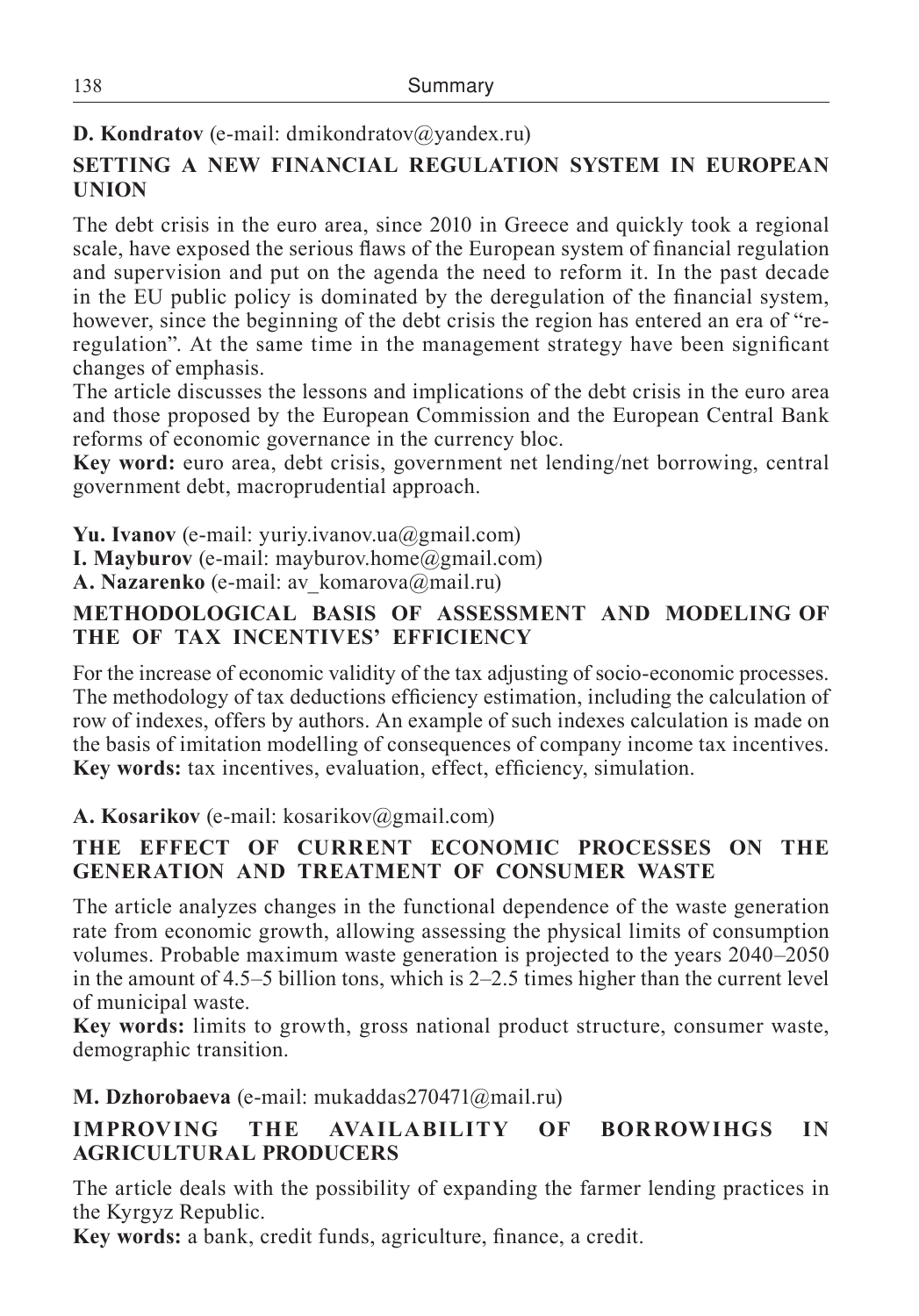## **S. Akhmetzhanova S. Kuzgibekova** (e-mail: ksb7171@gmail.com)

#### **M. Tusupbekov**

#### **COLLECTION AGENCIES IN KAZAKHSTAN**

The article deals with the issues related to the functioning of collection agencies in the world in order to identify their nature and a possibility to apply them in Kazakhstan. In addition, it shows the necessity of adoption of a special law regulating the collection activities in Kazakhstan as a tool to improve the quality of the loan portfolio.

**Key words:** collection agencies, arrears, non-performing loans, loan portfolio

#### **E. Kalabikhina** (e-mail: ekalabikhina@yandex.ru)

#### **INVESTING IN THE MOVIE BUSINESS: TYPES OF INVESTORS, INVESTMENT TRENDS AND RISKS IN THE MOVIE BUSINESS**

The article analyzes the investment trends in the movie business, taking into account the stages of production of the film project; systematized positive and negative aspects of this process, the risks of different investors, and ways to reduce these risks. The author concludes that the film industry can bring excess profits, but at the same time, there are high risks of film projects, from which it is necessary to insure the film's budget. These risks vary significantly depending on the direction of investment and investor type. saving the budget for the stage production of the film. Within each type formed its own extensive system of investors.

**Key words:** areas of investment, types of investors, the risks, the movie business.

#### **N. Kolomeitseva,** (e-mail: tsyganok.na@dvfu.ru)

#### **PROSPECTS OF ECONOMIC INTEGRATION OF RUSSIAN IN THE ASIA-PACIFIC REGION**

The current crisis of international relations has made the need of accelerating the development of Russian Asia-Pacific foreign policy vector and intensification of cross-border and trans-border cooperation between Russia and the countries of the region much more obvious. This article discusses the factors affecting the prospects of these relations development

**Key words:** Asia-Pacific, the Far East, a cross-border region, foreign policy, regional policy, interregional cooperation.